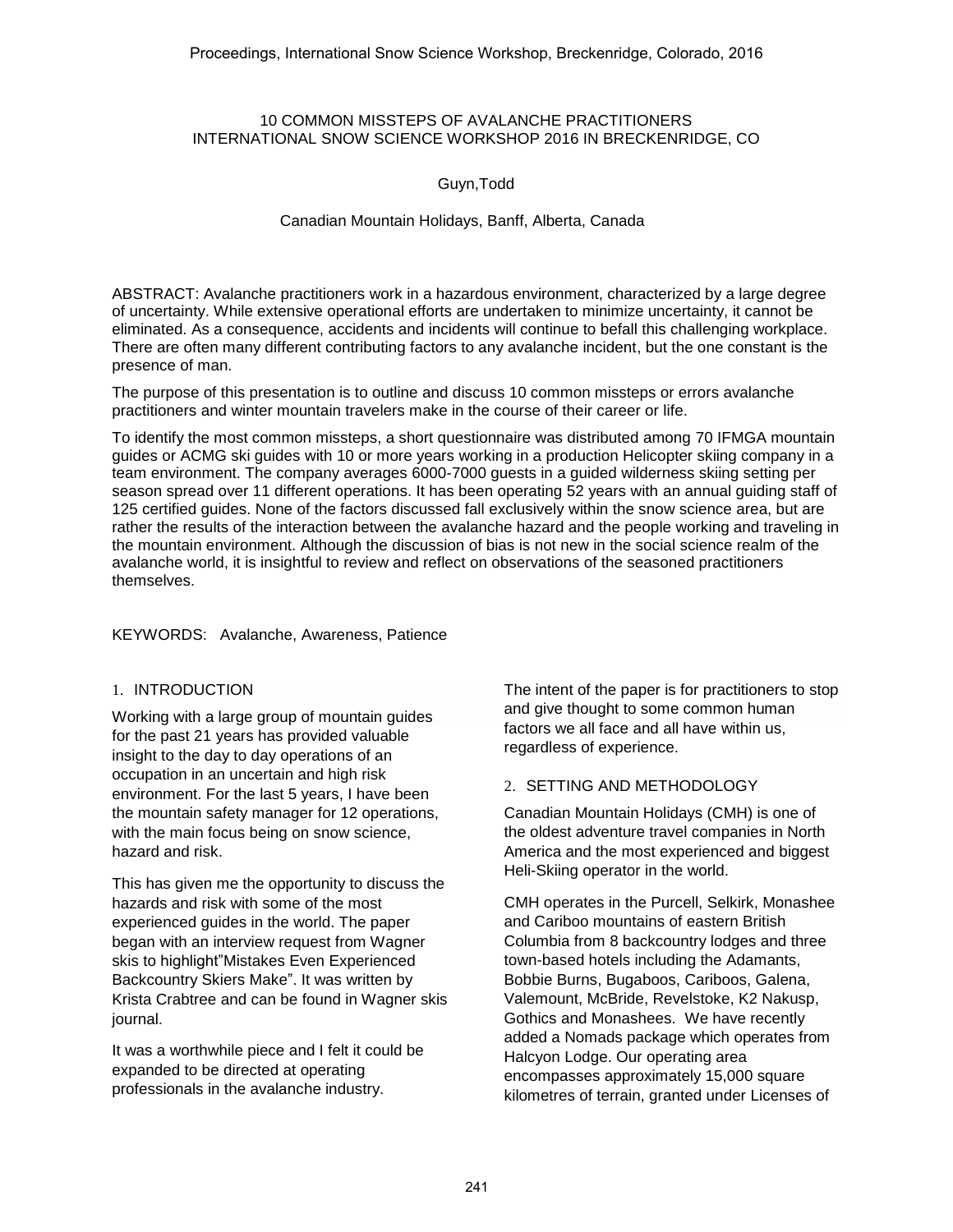Occupation from the British Columbia government

CMH hosts between 4500 and 6500 heli-ski guests on mainly week - long trips every year, which also makes it the largest heli-ski operator world-wide in terms of guest skier days.

CMH has a winter guiding staff of 125 guides all certified and qualified with the following

- ACMG or other IFMGA member associations, including CAA level two certification
- Annual CMH pre-season guides training (3 days)
- Annual CPR and AED recertification (4 hrs)
- Annual CMH area training / set up (5 days)
- Professional CPD requirements for ACMG / IFMGA and CAA members
- Advanced first aid recertification (40 hrs every 3 years)
- WSBC Avalanche Blasting Recertification, if applicable

The Mountain Safety Manager (MSM) role was first incorporated into CMH in 1991. The role was established to; focus solely on all aspects of snow stability evaluation, hazard assessment, and risk management procedures for CMH skiing operations.

During the winters of 2012/13, 2015/16 questionnaires were sent out to all the guiding staff with 10 years or more of heliskiing experience. The total number of guides replying has about 70 -80 combining the 2 surveys. The results were compiled and sent to all the winter guiding staff. The positive feedback indicated it was a interesting and successful project for the guides

### 3. 10 COMMON MISSTEPS OF AVALANCHE PRACTITIONERS

## 3.1 MISAPPLICATION OF TERRAIN

There are constants in the formulation of avalanche hazard on any given day and one of the main elements is the terrain itself. It changes little over time and before decisions are made it can be studied and interpreted. As competent

professionals we all know the physical factors involved in identifying avalanche terrain but we continue to falter in our mitigation of the risk by not adjusting location to meet the hazard at the time. The Snowpack lies over the terrain but it is not a constant and can be unpredictable and therefore uncertain; leading to the importance of interpretation of physical terrain. You can solve most avalanche hazard issues by choosing the right terrain for specific conditions. Competent practitioners often underestimate the complex uncontrolled nature of the environment. The cultural trend of our society and industry often views our terrain as an amusement park. This can have an influence on our respect and caution towards mountain travel and terrain interpretation. We cannot change the snowpack, the terrain or the weather but we can change where we are and how we travel in the mountain environment. To quote one of the guides,

"*Even more fundamental than hazard assessment, decision making, and safety equipment, our most effective tool to manage the inherent hazards we encounter is how we manage our movement through the terrain."*

Bigger margins of safety in terms of terrain have made a difference too many experienced guides. Remember the basics: size, angle and shape. Respect the terrain.

## 3.2 BEING IMPATIENT WITH CONDITIONS

Humans are not particularly patient. How many people have switched lanes in traffic or flipped through the TV channels only to get back to exactly where you started or worse. When we have goals we are trying to reach; be it guest satisfaction or opening unskied terrain we often view time as a hurdle to achieve those goals. This naturally leads to impatience. What has cost you more in your life being patient or impatience? A common comment from the guides was doing too much too fast with a given avalanche problem.

"*One of the continued things I see is too much trust in a surface hoar layer gaining strength. Time and time again, I see and hear that "blank layer is now not a problem or that it is no longer*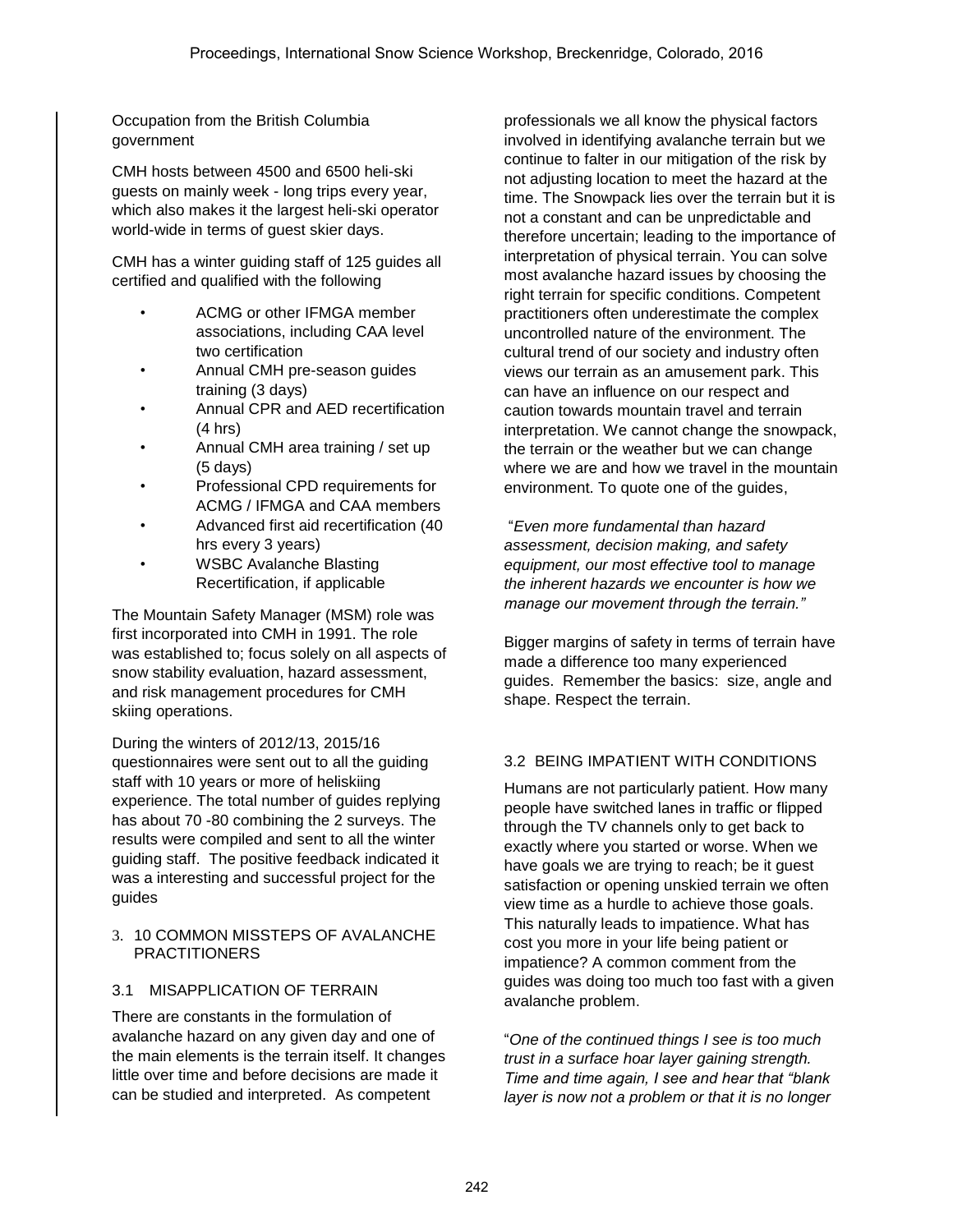*a concern. I will make decisions on a SH layer after some weeks or longer until I justify to myself the layer is no longer a concern with direct observations of tests to back up my actions. If I think about it the more time I give a layer the better I feel and that can be months later."*

It has also been noted, sometimes not acting on short term feedback, ie ski cutting but deliberate slowing down, letting time pass and eventually opportunities presented themselves Practicing patience and waiting out conditions was viewed as a positive trait amongst the guides and in the end lead to a less stressful work environment and a higher level of certainly about prediction of avalanches. The key to everything is patience.

*"You get the chicken by hatching the egg, not by smashing it open." –* Arnold Glasow, American humorist

## 3.3 TRYING TOO HARD TO OUTWIT THE AVALANCHE HAZARD

As a general rule thinking is a good thing. Having a logical and methodical approach in your decision making is something highly valued. Although quite often avalanche professionals try to seek a way around a problem using analytical skills when the problem is just too widespread or uncertain in nature. We do our damnedest to get to the solution using our conscience analytical brain, unfortunately due to our cognitive bias we fail to see the blind spots we missed along the way. Quite often we just try too hard, when waiting out the problem is the best solution.

'For every complex problem, there is a solution that is simple, neat and wrong" H.L. Mencken

# 3.4 ACTING TOO MUCH ON EMOTION

Understanding how your brain works in decision making is an important element for a safe and successful career in a high risk workplace. Your brain works in two ways: the rational part that gathers information to help you make an informed decision and the emotional part (the feeling) that's trying to have a good time. But

you really have to keep yourself in check and balance between the feeling and the rational process. You need the emotion to have a fulfilling life but we must not be controlled by it. Just because you want to have a good time and ski the slope, conditions might not be right. The rational part needs to say, "All the info says it's bad, I'm not going to ski it."

## 3.5 INFORMATION OVERLOAD

These days the excuse for not being informed is usually not valid. With the technical age we live in, having access to current conditions is easier than ever. One of the issues facing the avalanche professional is the sheer volume of information available and the time and resources required to process that information in a meaningful way. It is important to understand what is essential to your decision making towards a said problem and remove what is not. Getting more information is not always the correct answer. The challenge lies in getting the data that is most relevant to your issue..We need to ask - Is more really better?

"*Most of what exists in the universe – our actions and all other forces, resources and ideas- has little result; on the other hand, a few things work fantastically well and have tremendous impact" Richard Kock* 

### 3.6 NOT BEING VIGILANT TO CHANGES IN THE ENVIRONMENT

"The weather and the snowpack are closely related. It is highly valued to be aware of changes in both these elements. These changes can be quite subtle in nature, but amongst the guides it was noted a failure to recognize these environmental changes lead to a inconsistency predicting avalanche behavior . Making a conscious effort to ask oneself "What I am missing out here?" is worth adding to your internal dialogue.

### 3.7 LETTING FAMILIARITY INFLUENCE YOUR MINDSET

 The familiarity heuristic is one of the most cognitive imbedded biases we carry in our decision making process and for a lot of the time it serves us well. We generally equate the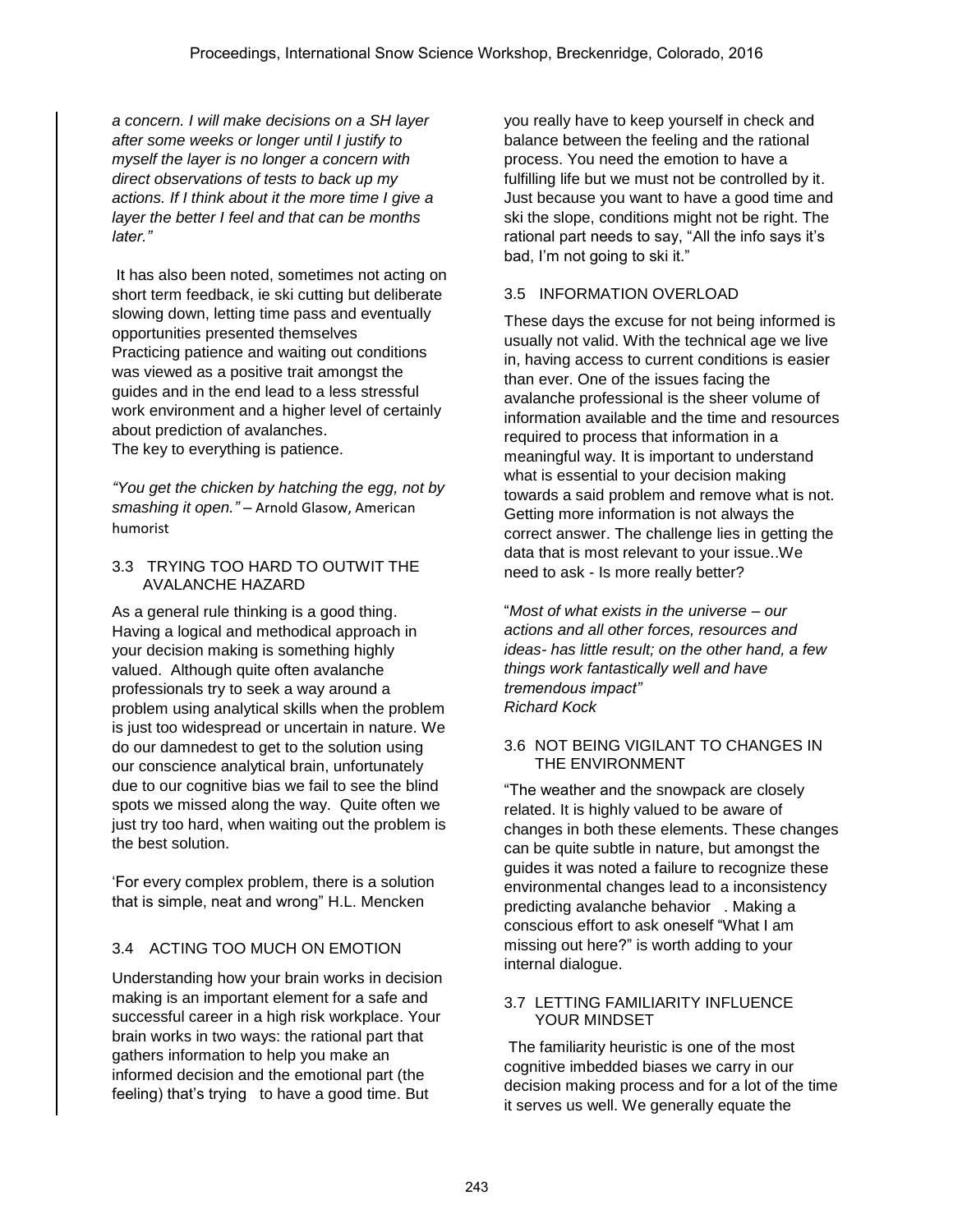familiar with safety and knowns. Although the "gut feel" we have about a familiar piece of terrain can be quite misleading and may lead to a underestimation of risk. When we return to the same areas often, we usually get in a positive reinforcement loop, get complacent and often lose the perspective of potential risk. The duality of working in familiar terrain and snowpack's remains a challenge. Keeping a open mindset and fresh eyes was something to be remembered and strived for.

## 3.8 UNDERESTIMATING CONSEQUENCE

We are constantly surprised by the magnitude of avalanches. We underestimate the destructive size the terrain and snowpack can produce. The failure to make necessary adjustments in terrain choice can be based on the lack of understanding of the magnitude and intensity of an event. Making this a human error. Because events may not be everyday occurrences people diminish the relevance's of past experiences.

## 3.9 LACK OF COMMUNICATIONS

The main misstep noted by the guides had to do with a lack of communication. It was the single biggest factor involving events of consequence. It could be on a larger scale amongst teams or person to person giving directions. It also came in many forms including not being transparent, choosing the wrong communication style , not knowing your audience, incorrect tone, and not speaking up when doubt lingered. There are many reasons why it is an issue, but the bottom line is a lack of information in one form or another. If we have a workplace where we work with other people we must continue to seek ways to facilitate open and meaningful dialog toward the essential tasks at hand.

## 3.10 UNDERPLAYING OF UNCERTAINTY

 The current definition of uncertainty in the Canadian avalanche industry is: The state (even partial) of the deficiency of information related to the understanding or knowledge of an event, its consequence or likelihood ( ISO, 2009)

Due to the spacial variability and the physical environment of the mountains we often work in a highly uncertain state. It is important to recognize this element in our entire decision

making. We often overestimate what we know or what we think we know due to past success in our field which can lead to overconfidence. Overconfidence and a failure to recognize the level of uncertainly in the physical environment we work in leads to faulty decisions based on incorrect premises.

More targeted information gathering, understanding the uncertainly and differentiating between what we actually know and what we think we know can help reduce the uncertainly and in the end our overall risk in our field

*It ain't what you don't know that gets you into trouble. It's what you know for sure that just ain't so. Mark Twain*

### 4. CONCLUSION

As science slowly grinds away explaining the uncertainties in nature, we are left to live and work within an environment which carries risk. Although all the points fit into some heuristic bias or other the interesting point is not the box or name of the bias but how they are actually manifested and communicated by real practitioners. There is nothing new in our failings, they seem very common and familiar to all of us but perhaps being cognitive of others mistakes we can see them in ourselves.

Remember these common mistakes the next time you head into the backcountry, and remember to stay safe out there!

# ACKNOWLEDGEMENTS

I would like to acknowledge and thank CMH, all the winter guides and Managers past and present for their time, thoughts, discussions and mentorship with special mention to Roger Atkins and Dr. Pascal Haegeli . Without their dedication to providing a safe and enjoyable mountain experience for CMH staff and guests we would not have the opportunity to partake in a wonderful pursuit.

### REFERENCE LIST

- Adams,Micheal ; Chira, Inga ; Thornton ,Barry, 2008: Behavioral Bias within the Decision Making Process
- CAA, 2016: Technical aspects of snow avalanche risk management Mckeown ,Greg , 2014: Essentialism

Gonzales, Laurence, 2003: Deep Survival